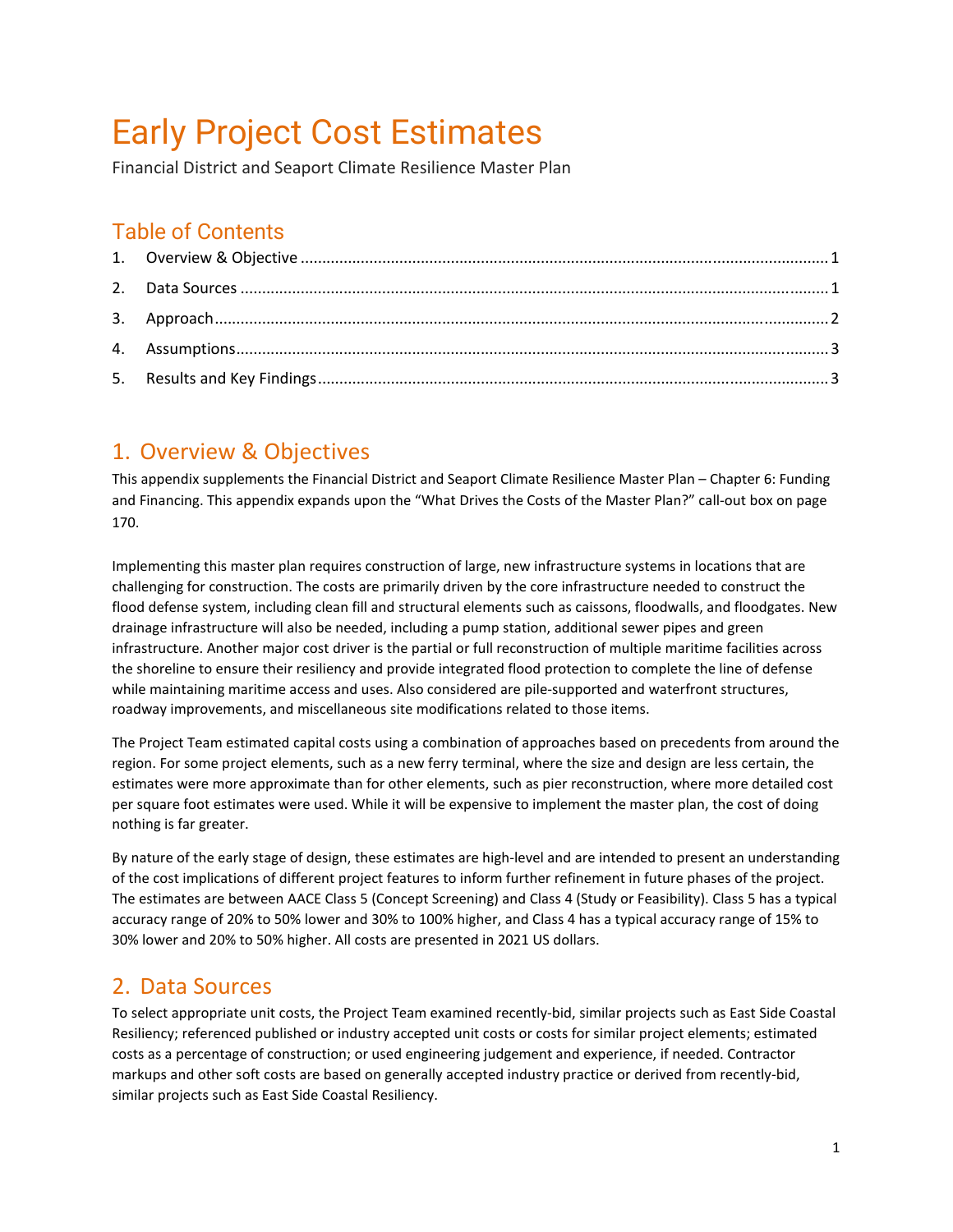#### <span id="page-1-0"></span>3. Approach

A dynamic cost model, which the Project Team continually updated as the design evolved, served as the main tool for developing cost estimates for both the capital and operations and maintenance (O&M) costs.

The Project Team followed the steps outlined below to create the cost model:

- 1. **Define unit costs:** For each item that was used in the cost modeling process, such as pile-supported piers or flood gates, the Project Team defined a unit cost. Unit costs for each item were given in square feet, linear feet, acres, and, in some cases, lump sum estimates. By defining unit costs at the beginning of the process, the Project Team ensured that each time the model used an item, the item was given the same cost.
- 2. **Define element costs:** The Project Team built each element from the unit costs. For example, to calculate the element cost of a forty-foot-long flood gate, the team multiplied the per linear foot unit cost for flood gates by forty. By defining element costs, the Project Team ensured that each time the model used an element, it was given the same cost.
- 3. **Assign elements to project components:** Grouping elements by their purpose or location allowed the Project Team to understand how costs might be grouped and which costs must be incurred together.
- 4. **Incorporate allowances**: The Project Team layered allowances onto project costs. Some costs were included as allowances because there was insufficient detail to estimate the costs more precisely. The Project Team also utilized standard construction allowances. Additional detail and a list of which items were included in each type of allowance is available in the assumptions section below.
- 5. **Incorporate project phasing:** The Project Team incorporated project phasing to allow for the estimated impact of inflation to be incorporated into the costs through escalation and to provide a more thorough picture of O&M costs.
- 6. **Incorporate an estimation of O&M costs**. The Project Team considered the following when developing O&M cost estimates:
	- a. Total O&M costs in a given year, based on the cumulative capital expenditures (excluding demolition and estimated costs for expected mitigation for impacts to aquatic habitats) to that date.
	- b. Some O&M costs were included annually, while others were included on a cyclical basis, such as every five years or every twenty years. Minor maintenance costs are accrued every year, such as inspection, exercising, cleaning, lubrication, surface renewal and graffiti removal. Major maintenance costs, where less frequent maintenance is required, are accrued every five, ten, or twenty years and include replacing joint sealant and aligning hinges, recoating, recertification, and as-needed repairs. The Project Team used a cadence for O&M costs derived from precedent projects.
	- c. O&M costs increase over time to account for the age of the infrastructure. This means the O&M costs are relatively cheaper when the infrastructure is newer compared to when it is older; this factor is in addition to the cyclical nature of costs.
	- d. There are O&M costs that exist today in relation to elements of the current waterfront in the study area, for example, maintenance of the esplanade. Therefore, O&M costs that already exist were considered separately from new O&M costs to understand the expected net increase in O&M costs because of this project.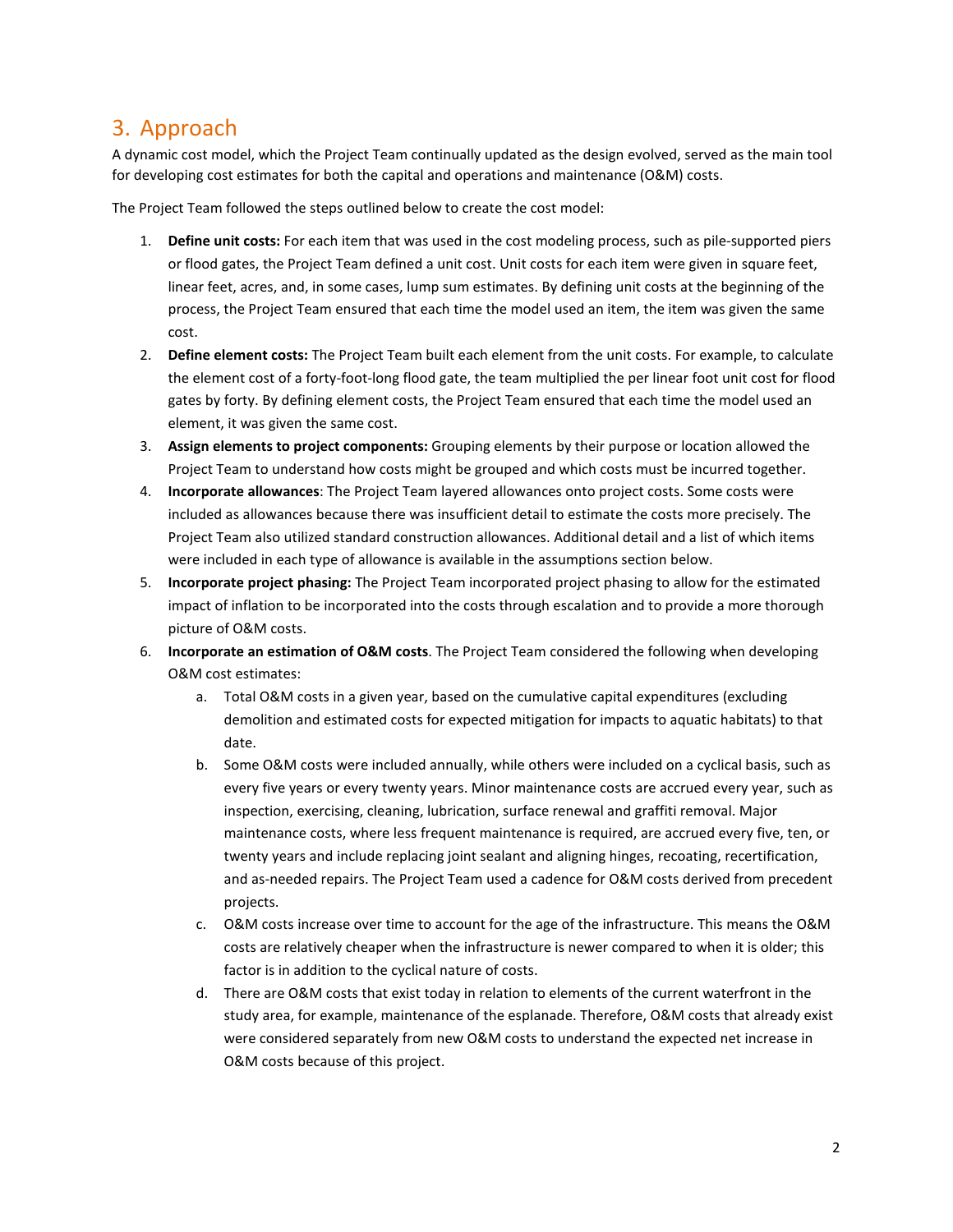## <span id="page-2-0"></span>4. Assumptions

To prepare an estimate for a conceptual level of design, the Project Team made multiple necessary assumptions, including those noted below.

- **Mitigation costs for newly created wetlands**. The Project Team made assumptions, based on recent projects, about the size and cost of wetlands that would need to be newly created to compensate for every acre of new fill or shading. The actual required size of the new wetlands will be determined by the regulatory agencies during environmental review.
- **Timeline for construction.** The Project Team assumed that construction of the project would be completed in 2040.
- **Escalation**. The Project Team assumed escalation, to allow for the effects of inflation, to be 3% per year.
- **O&M**. The Project Team assumed O&M costs to be an average of about 1% of capital costs incurred through the year in question.
- **Costs included as allowances**. The Project Team included some costs as allowances because it did not have sufficient detail to estimate them more precisely. These costs included general demolition, utilities, site/civil work, site drainage, maintenance and protection of traffic (MPT), and landscaping and urban design elements.
- **Costs estimated as unit costs and quantities**. Some costs were estimated using unit costs and quantities. These costs include but are not limited to: flood wall, structural fill, piers, pile supported shoreline platform, roadway gates, pedestrian gates, upper level esplanade, and sheet pile bulkhead.
- **Construction allowances**. The Project Team included standard construction allowances, such as for mobilization/demobilization, general conditions, contractor overhead and profit, insurance and bonding, contingency, and soft costs.
- **Buildings**. The costs do not include any revenue-driven new buildings, but do include the costs of amenity buildings, such as the pump station, and ferry terminal buildings, as well as their O&M costs.
- **Contingency.** Based on the early design phase of the project, the costs include a 50% design and construction contingency.
- **Material availability and market volatility**. The costs may change based on material availability and market volatility. The costs are expected to change and should be updated as the design and timeline advances.

#### <span id="page-2-1"></span>5. Results and Key Findings

Based on the process described above, the total estimated capital costs to realize the master plan range from \$5.2B to \$7.2B. The range arises from whether the estimated impact of inflation during construction is included. The net increase in average annual O&M costs is anticipated to be approximately \$30M (in 2021 dollars). A highlevel breakdown of the approximately \$5.2B capital cost (in 2021 dollars) is below<sup>1</sup>.

- The flood protection base (i.e., the caisson and fill to raise the shoreline to +11 feet NAVD88, including tieins) is expected to cost approximately \$1.1 billion.
- The floodwall and gates to realize the design flood elevation of +23 feet NAVD88 are expected to cost approximately \$1.0 billion.
- Reconstructing the Whitehall Ferry Terminal, the Battery Maritime Building, and the proposed new Governor's Island Ferry Terminal is anticipated to cost approximately \$2.0 billion.

<sup>&</sup>lt;sup>1</sup> Costs may not add to \$5.2B due to rounding and significant figures.